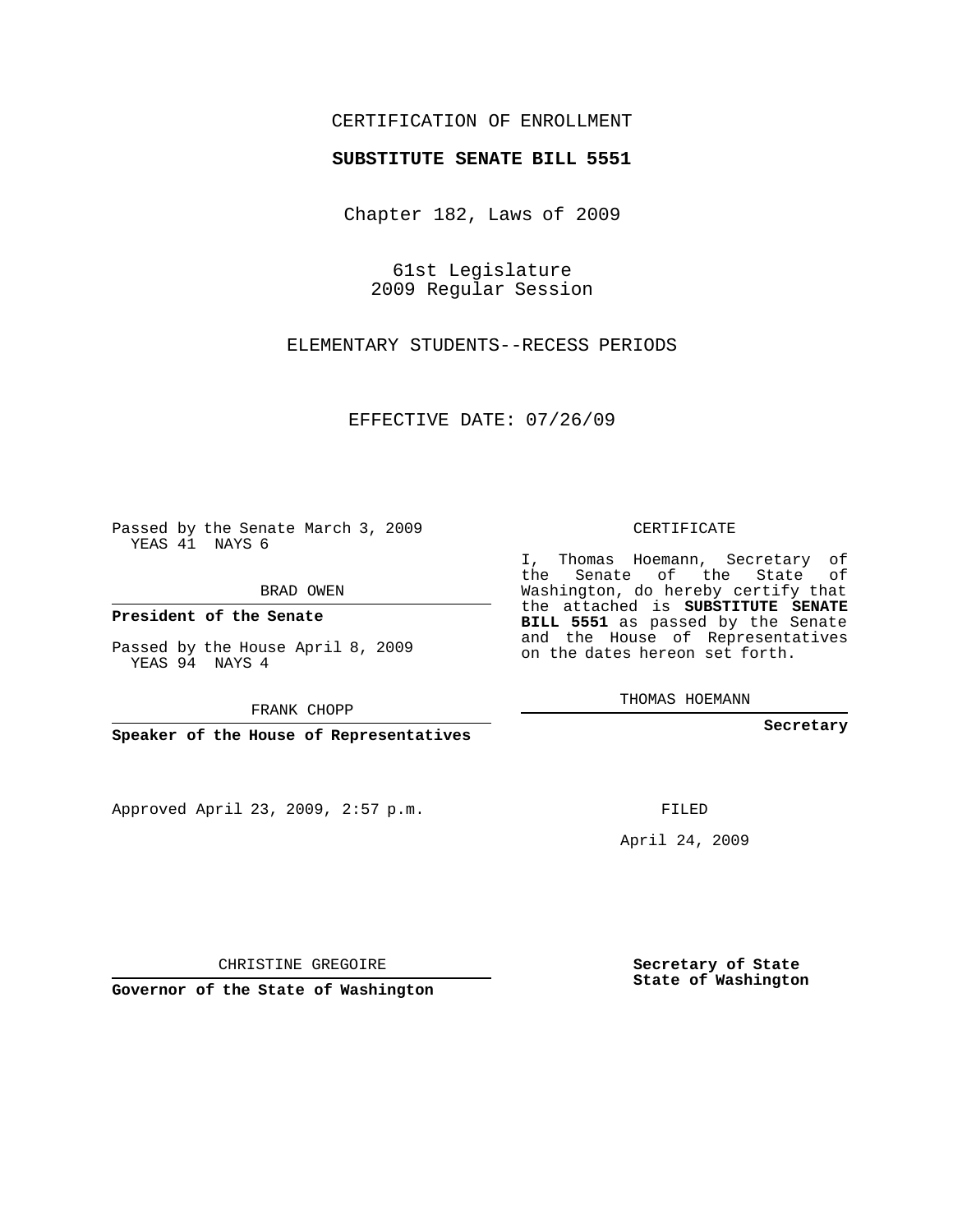## **SUBSTITUTE SENATE BILL 5551** \_\_\_\_\_\_\_\_\_\_\_\_\_\_\_\_\_\_\_\_\_\_\_\_\_\_\_\_\_\_\_\_\_\_\_\_\_\_\_\_\_\_\_\_\_

\_\_\_\_\_\_\_\_\_\_\_\_\_\_\_\_\_\_\_\_\_\_\_\_\_\_\_\_\_\_\_\_\_\_\_\_\_\_\_\_\_\_\_\_\_

Passed Legislature - 2009 Regular Session

## **State of Washington 61st Legislature 2009 Regular Session**

**By** Senate Early Learning & K-12 Education (originally sponsored by Senators Franklin, Keiser, Kastama, Marr, Murray, McDermott, Shin, McAuliffe, Fairley, Kline, Pridemore, Oemig, Regala, Kauffman, and Kohl-Welles)

READ FIRST TIME 02/11/09.

1 AN ACT Relating to recess periods for elementary school students; 2 and creating new sections.

3 BE IT ENACTED BY THE LEGISLATURE OF THE STATE OF WASHINGTON:

 NEW SECTION. **Sec. 1.** The legislature finds that students at the elementary level must have the opportunity to participate in daily recess. The legislature also finds that recess provides children with unstructured time to engage in physical activity that helps to develop healthy minds and bodies. As childhood obesity rates rise, it is important to ensure that children have the time for physical activity. Insufficient physical activity and excessive calories consumed is well- known as a critical factor for this alarming increase in overweight and obese children. As Washington state strives to be the healthiest state in the nation, we must continue to encourage our children to engage in physical activity so they can develop a healthy mind and body.

 NEW SECTION. **Sec. 2.** (1) The office of the superintendent of public instruction shall collaborate with the statewide parent-teacher organization to conduct and report the results of a survey of Washington elementary schools to determine the current availability of